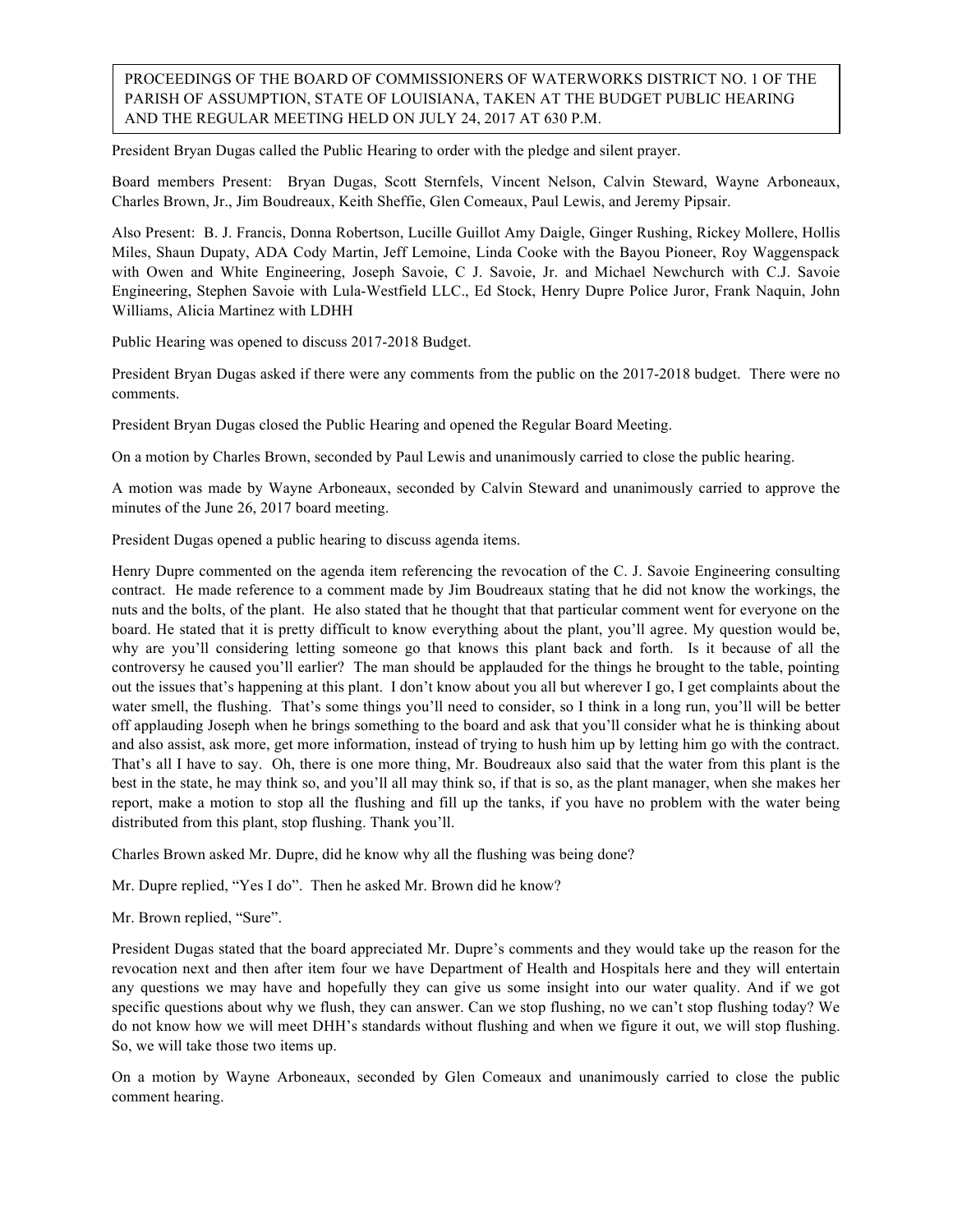The board discussed the revocation of the consulting engineering contract. Jim Boudreaux thanked Henry Dupre for his comments in reference to Joseph Savoie and his job as an engineer. Then he addressed Joseph Savoie by reading an excerpt of the contract APWW had with C. J. Savoie Consulting Engineers. Mr. Boudreaux stated, all he is asking for is a third-party engineering consultant for checks and balances and to have a non-bias opinion in the decision between the water districts and engineering.

Glen Comeaux stated the he agreed with the comments of Mr. Boudreaux. His thought process is that we need to have someone other than the person designing our projects technically inspecting them as well.

Jim Boudreaux stated that it is his opinion also. I am looking for the checks and balances as brought up in the police jury meeting, checks and balances for our water system, which I am in total agreement, which is coming up in our next segment. I am also wanting checks and balances for engineering. I don't know how to treat water. I am also not an engineer. With that being said, checks and balances go a long way, from the beginning of blueprints all the way down to the construction workers. With a third-party engineer, the engineer underneath's mistakes can be monitored, changed and done before the project even starts with corrections be made. A third party, non-bias opinion, between the water district and the construction engineer. Mr. Boudreaux stated that it was nothing personal against anyone. I just want check and balances. We are about to do it for the plant, why not engineering and that's my point. If no one else has anything to say, I would like to ask Joseph if he would mutually agree to terminate the engineering consulting contract between C. J. Savoie Consulting Engineering and Assumption Parish Waterworks District No. 1.

Joseph Savoie replied, you are asking me if I am in agreement in you terminating my contract?

Mr. Savoie went on to say, gentleman you have a 30 day opt out clause in that contract, that at any time you can opt out that 30-day clause. If this board so choses to revoke my contract, then the 30-day clause will go into effect. So basically, in a 30-day time frame, it will be only one more month, the contract will opt out. It has been renewed every year since 1978, so with that said I would ask this board to please go on record for the reason why they are terminating the contract. If you say it is a conflict of interest and that is your reason then so be it. So, with that said, whatever this board choses to do, I cannot object or not object to your revoking my contact if you chose to do that, that is your choice and by the terms of my contract I will abide.

Scott Sternfels stated I am not exactly clear on what we are doing here, I know you are trying to terminate his contract, but what do we do as a board when we're looking, say we are having a tower, which this engineer designed and has taken care of everything, as far as for that and we went out to bid and all of that, who takes care of all of that after this.

Jeremy Pipsair stated for clarification that Joseph can still be hired to do anything thing APWW needs if we desire to use him.

Jim Boudreaux replied only the revocation of the consulting contract is being discussed.

Joseph Savoie stated that I understand it, you'll are basically requesting to revoke, I have a monthly consulting retainer and the board as well as the administration utilities to call for whether it be advise, whether it be engineering expertise, or if there's a question concerning the plant on a general day to day basis, whether it is cost estimates or recommendations with regards to plant operation or proposed improvements, such as the bond issues, when those things came about, that is what that consulting contract covers. It is a monthly retainage type service, In essence if you chose to revoke that basically you would no longer have me on a monthly service, you are free to hire me on a case by case basis as you have done, that contract has an allowance in there, so if this board so choses, because it is a professional service for an individual project such as the bond issue project, you chose to hire me individually to design those particular projects and you are still free to do that and you are free to reinstate the consulting contract at any time so you should chose that is entirely up to you.

Scott Sternfels asked who to call to run a water line and to get a cost estimate?

Joseph Savoie replied, you can contract me or you can contact any engineer you so choose.

Scott Sternfels commented, so that was part of your service that you provided with the consulting contract?

Joseph Savoie stated, in other words, when you have small projects under a certain amount of hours again, the contract is from 1978, it did include some small designs services which were under a certain construction amount, with regard to Scott's question, there were often times you would call me and say, hey look, we have low pressure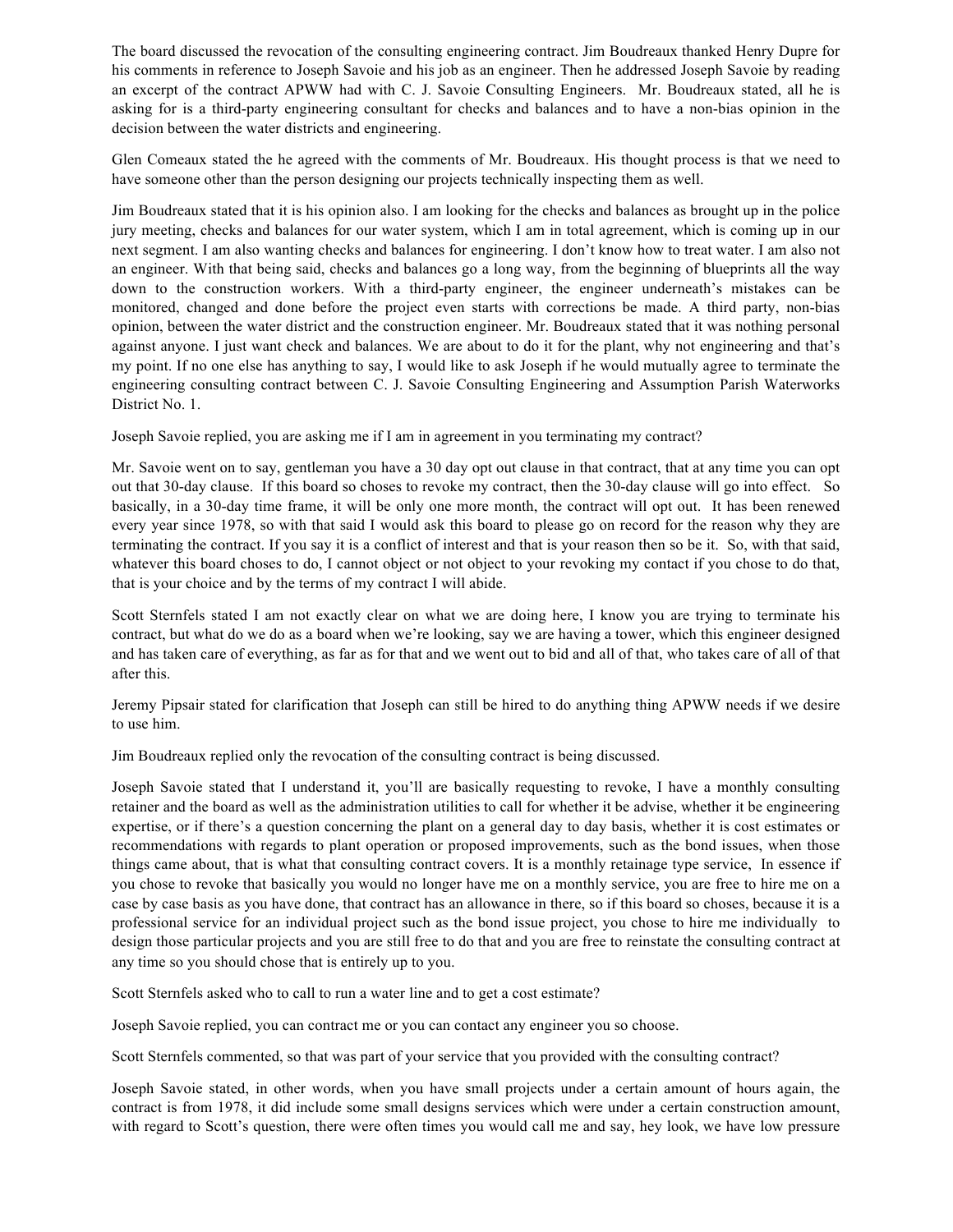down here, what do we need to do, we would take a look at it, often times we would consult with Owen and White with regards to if they did your pressure analysis system, we would recommend a line size and come in and give you also a cost estimate for the design and installation of that line, if was under a certain amount you would in the past if you so choose you would hire me to design that line, but you are not solely stuck to hiring me to design anything. You could go out for a RFP process similarly what you do for the SCADA System.

President Dugas stated, when we do have issues between engineering contract and contractors, the board gets stuck in the middle. How do you solve an issue when have been involved in multiple issues between engineering and a contractor? Then we are stuck trying to figure out the mediation of it. We have gotten our hand slapped for meeting with contactors in the past, and we are stuck, do I take the contractors word or do I take the engineering's word, who's right and who is wrong. I have to two opinions and I don't have a third objective view for the board to look to say, ok our consulting engineer, you have the design here, you have the contractor here, now let's come up with a solution. We lose that today option and I think that is the biggest down side of the way of doing business.

Jim Boudreaux stated for the water district itself, between engineering and the water district, there is no in-between persons for answers or opinions on things and it is becoming a fight, and basically once again, I am looking for that third party, Joseph you are more than welcome to do engineering work, I am not saying that at all, we are going into the next segment of the water system, we are looking for a third party consultant, I am looking for that fresh face, ideas, something new, non-bias for the system that we have, come up with different ideas to oversee the direction in which we are going and, that is my only goal here, we were asked to third party and I totally agree to a third party coming in here, just like the flushing situation. Do I like flushing, no, not at all. I don't think anyone sitting on this board does. I am open for opinions on how we can correct those issues, the may come back and tell us we can't, at least we will know by a third party. Being the same entities working together, not working together should I say, I am just trying to mend things and move forward in a positive direction. I want you to be a part of it as an engineer, I am not saying that I don't want you here as an engineer.

Glen Comeaux stated that as far as I am concern, you can take the actual individuals or companies out of the equation, when you look at it objectively, it does not make sense to have someone that is hired to consult for you, and is also hired to do the work. It would not be in the best interest of the APWW to keep doing business as we are today. Consulting and designing needs to be two be two separate entities.

President Dugas stated, I think it needs to be separated.

Jeremy Pipsair stated, "I have similar agreements, so contact some places to see other entities are doing.

Joseph Savoie stated that they work with St John the Baptist Parish, St Charles Parish, St James in the same capacity as here at APWW and it is not considered a conflict of interest because you have to understand, it is a professional service. I know I contract to you all but working as a professional service, we are working, so in a lot of cases where someone ask my opinion on something, I will give you an opinion of cost, it is up to you as the body to decide whether you want to move forward with that recommendation or that opinion. You are not forced or tied to hire me to design anything. I recommend to you and you are not forced to hire me. Case in point, I was asked under the retainer contract when the tornado took down the ground storage tank, I had recommended at that time that we look at increasing the size of the booster station and even recommended bringing on Owen & White to do an analysis of the system without it, at which time you did. You moved forward with that recommendation and you hired a design engineer to design that point. You are free to hire me, that's a professional service, it happens all the time.

Henry Dupre asked the APWW president to be recognized at this time, stating that on this Wednesday coming, he had on the police jury agenda to discuss hiring a consultant and he was going to be going through the parish taking water samples and everything else. I don't know if that is what Mr. Boudreaux is leaning towards or towards the plant side. But if that follows through, that may involve the third party that you'll are looking for as a consultant advisement on water or what you are using in the water system in helping the flushing and everything.

Jim Boudreaux stated coming up in the next segment, I have a couple of opinions that I would like to bring up to the board also. I don't want to jump the gun into it, but yes, those things will be discussed.

Charles Brown stated that he thinks this has been said three or four times, so I am going to repeat it. When you design a project for the water district and the board or staff have problems and can't get it going right, we go to our engineer that is sitting here in the meeting to ask about the project and you already designed the project. We don't have another opinion to refer to, then when we get into war with you because it's your design. Do you follow that.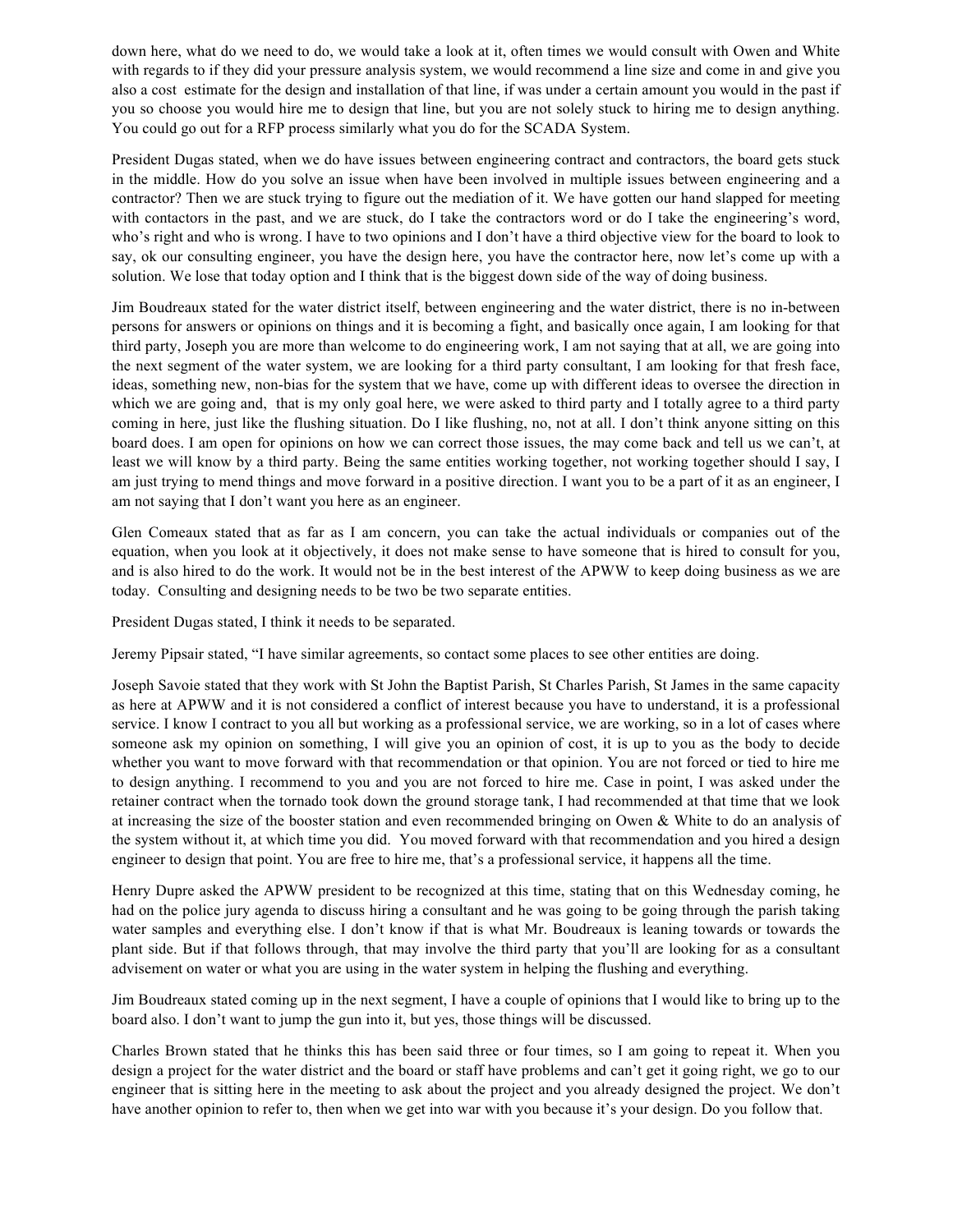Joseph Savoie stated I think I hear what you are saying, as your agent you are never at war with me, I am giving you a recommendation and I will always work with you.

President Dugas stated I think it is that exact point that you just made Joseph that causes conflict, when a contractor thinks there is a design flaw and the design engineer thinks there's not, the we are asked to make the call and who are we to make a call. It would be nice to have a third engineer overseeing it that would be objective and say, no, your engineer is right or your contractor is right and they give us an opinion and then we have something to base our decision on instead of us being mediators trying to determine whose right and whose wrong, and I think that's where the problem exists. I know I have been in a couple of those conversations and that's not where I want to be.

Keith Sheffie stated at this point we want to be at a happy medium, everybody wants to move forward and it's not happening because we have issues here that is keeping us from going forward. The issues that we are having with Joseph, some things that are not being cleared, and when issues come about it is bickering, and I don't think we should be bickering at all. We all should move forward smoothly. We are not moving forward on our main projects and hit a rock and it looks like we are falling apart. We should be able to come to you, and when we come to you it should be smooth and with the staff, we should be able to fix it ourselves. With another opinion, we figure make it that easy, then the burden is not on us, not on you or BJ and the staff, it's not on nobody. We can all tell somebody let's see what our engineer has, then see what the other guy has and come a happy medium on that, we are not getting that and I think we are falling apart.

Jim Boudreaux stated to add to what Keith just said, is the proper way, it would not get to us. Among themselves, three parties working together, things will be resolve. It will probably be worked out before it gets to the point that it's been getting to where the board is involved in situations that we should not be involved in, trying to be the mediator between two parties.

ADA Cody Martin stated I would just like to clarify what the contract says, Joseph made a comment about a 30-day notice. I do not see that in the contract and this contract was since 1979. Cody continued to read what was on the contract that he had available, giving the board the mechanisms available to them to cancel the contract.

Joseph replied, whatever the terms are gentleman, we will abide by them regardless. Whether it is seven days or thirty days.

ADA Cody Martin then read, seven days upon mutual consent or immediately if you give good reasons for failure to consent.

President Dugas state that I did hear the request for mutual agreement, I did hear anyone in favor of a mutual agreement, so that means we will need to state reasons for revocation.

ADA Cody Martin stated that a motion needs to made to state the reason of substantial performance of the contract.

Wayne Arboneaux stated that he was appointed to the board about two years ago, project was already substantially in place at the time 4-5 million dollar project which is awesome for this parish because we are finally after 50 year renovating this plant to bring the water standards up to the best that they can be. Are there still issues? Absolutely, nobody is questioning that, we do way too much flushing, we know that, but we have to meet the requirements of the regulatory guidelines, it's just that simple until we come up with a better solution. Unfortunately, in those two years, I have seen a lot of bickering, a lot of animosity, a lot of going around people to other people in authority and that is not the way it should be. We should be working together, our consulting engineer, our board and our administration and staff should all be working as one to make this plant as successful as possible. Joseph, you and I had numerous discussions and you told me that this goes all the way back to your grandfather being a part of the engineering operation before your dad and you. Is that correct. There is a history and there is a knowledge and that is very important to this organization. I don't know if I am ready to vote on anything tonight, I think this should be thought out very carefully, because it is a major move, but I do know we can't continue to operating the way we have been operating. Because there are meetings and after that everybody is flustered because this didn't go that way or that way, we are just about at the end of the project, it's been a very large and difficult process, but we are almost there, and I think with that some of this will cease to exist because we won't have those big projects, but I do think we need to come to a point where we are all in agreement that we can work together or that we mutually agree that may there are certain things we can't do together, and list the best way to resolve them, My opinion would be, I do know if I am ready to vote on this, I think it does require quite a bit more discussion or evaluations, simples questions like who do we get for the next issue we have, what is the term that we have to abide by, so I think there is a lot of open questions we need to answer before we can make the final decision.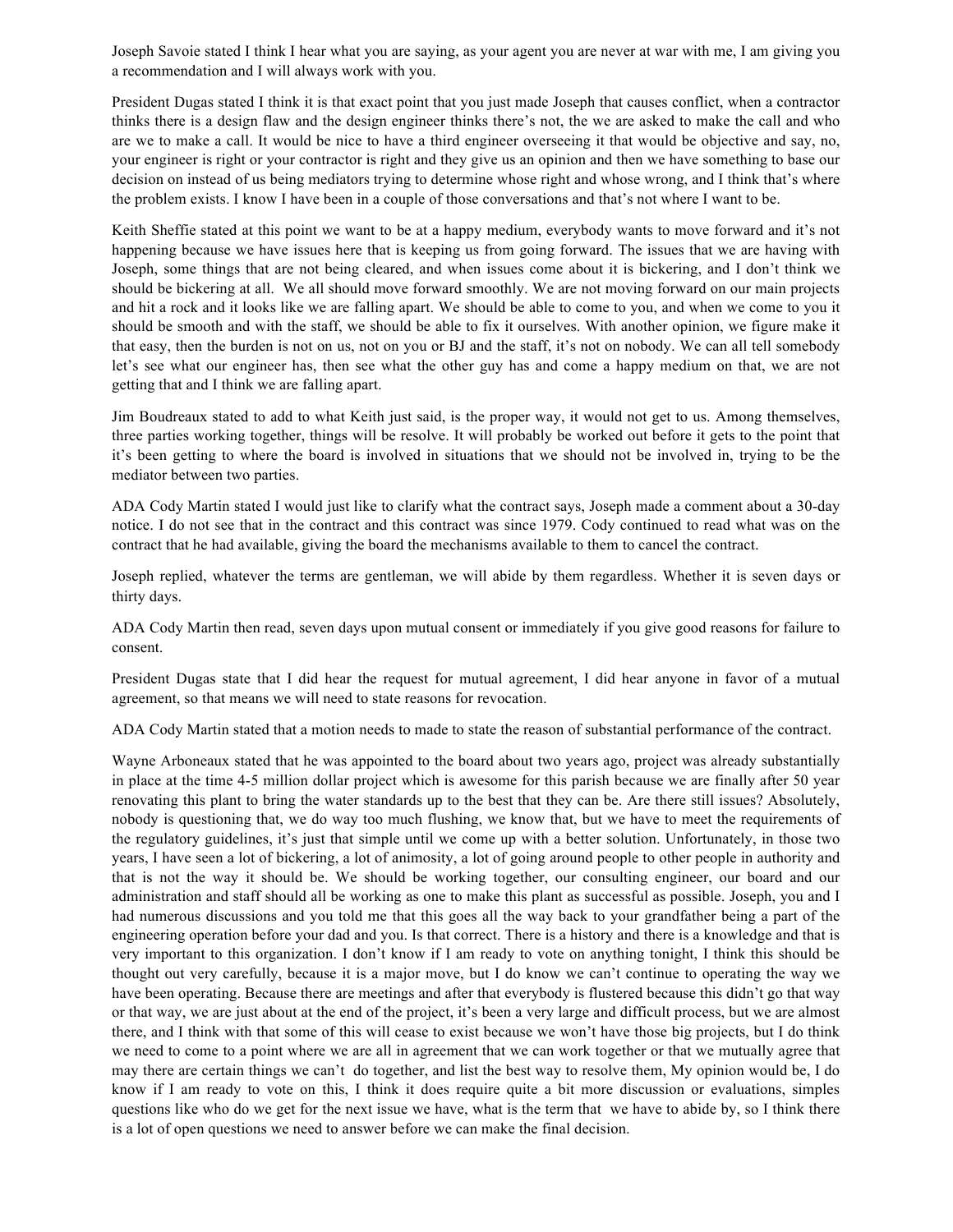Jeremy Pipsair stated I agree a lot with what Mr. Wayne just said, but as a contractor on a large project we are not going to get everything to a Tee in one shot. I also agree that the board, in a situation, have to come up with a better result, because I am kind of tired of getting surprises. I am really against the surprises and I will leave it at that. It looks like every meeting we have more and more people here, I don't understand it personally. I think a lot of this can be resolved and go away. It was brought up tonight that we don't know this plant, I don't know this plant. I am not an engineer and I do not want to learn how to make water. It is not my job, that is BJ and his staff's job. But you do need someone you can go to and have a non-bias opinion, that is the only issue I have. I would like to say, when Joseph recommends things I don't know about, I have to take your word. It is not that I don't trust you or anything you did, I don't know, that is my opinion of it. I want to be able to sit down with someone and say, this was recommended by an engineer, what do you think. That is why Cody is here. Cody explains this to us, we are not lawyers and that's to me the beginning of fixing a lot of these issues. Before something is designed, we can discuss it, we can explain it, we can say what we want, that's it, it is not about not liking someone. I am tired of all of that mess. I am moving on with that.

Joseph Savoie state just with regards to whether I give you an advised opinion, I am giving you a professional opinion because you asked me to analyze something. Joseph gave the analogy of going to a doctor and getting his opinion based on what you told him. You are free to get a second doctor's opinion, but that is not saying their opinions were non-bias.

Glen Comeaux stated, I agree with that, but we don't have that option right now to get a second opinion on engineering.

President Dugas stated we have discussed this, I do not have an existing motion on the table, we have heard discussion whether or not the contract needs to be terminated mutually within the 30 days or at the end of December contract, and I have heard comments that it we want to terminate it earlier than the December time frame we will need cause.

ADA Cody Martin gave a complete clarification of the option for the termination of the engineering contract could be handled. He stated that you just give the engineer notice that the contract would not be renewed.

Glen Comeaux asked basically that if we voted on it tonight and it passed we would be serving notice that the contact would end.

Cody Martin explained that prior to the seven days, we have to give notice that the contract would not be renewed. If the contract terminates on December 29, 2017 notice will need to be given by December 22, 2017 on non-renewal. Cody also stated that the board could motion to terminate the contract now but it would not go into effect until December 29, 2017.

President Dugas asked if they were any motions to be made.

On a motion by Jim Boudreaux and seconded by Glen Comeaux to terminate the engineering consulting contract at its completion date in December, 2017. Motion did not unanimously carry. Therefore, a roll call vote was taken:

Yea votes: Jamie Boudreaux, Charles Brown, Calvin Stewart, Vincent Nelson, Jeremy Pipsair and Glen Comeaux.

Nay votes: Scott Sternfels, Keith Sheffie and Wayne Arboneaux

Bryan stated according to roll call the motion passes.

President Dugas stated we have had several concerns and discussions about our water quality. Several people from the Department of Health and Hospitals are here, I would like for them to introduce themselves and they are here to answer any questions and to give us as a board an opportunity to find out about our water quality and get their comments on Assumption Parish's water and the results of what the staff has been able to do.

John Williams, Deputy Chief of Field Operations, so I cover half of the state, before that I was a District Engineer, I have been with the department for 15 years. More than happy to answer any questions that you have regarding flushing, working with the staff, or any topic.

President Dugas asked that Mr. Williams introduce the rest of his staff.

Mr. Williams introduced, Frank Naquin Region 3 Sanitarian Compliance and Alicia Martinez she took my position as the District Engineer about 3 or 4 months ago.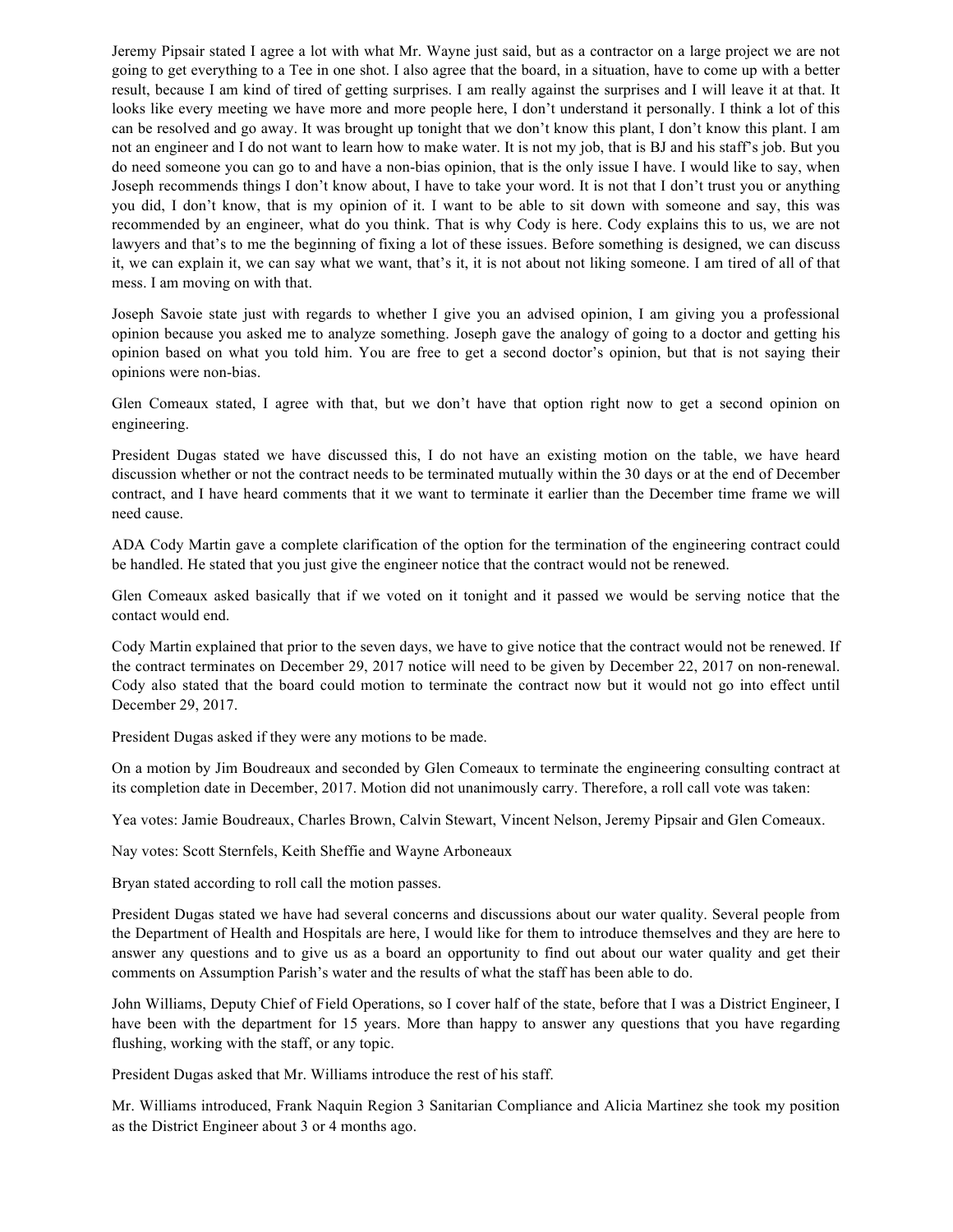President Dugas thanked them for being here.

## Mr. Williams asked any for me?

Wayne Arboneaux replied, the big elephant in the room is we are talking a lot about flushing. Assumption Parish is going through the major renovation and we know that without flushing it would be more difficult to meet the regulatory requirements to meet with DHH. Is Assumption Parish unusual compared to other parishes in your opinion or is what we are doing a necessity that needs to be worked on to decrease the money we are losing by flushing.

John Williams stated, I will give you a little prospective where the flushing came from. In 2011, we had two deaths of brain eating amoeba (Naegleria fowleri) in St Bernard and DeSoto parish. It was not attributed to the water system at that time because we did not have the technology to sample to make that connection. In 2013 there was another case in St Bernard, twice and that time a new piece of equipment was actually used that filters for the amoeba right off of the distribution system. It was identified, we had a smoking gun and it was the amoeba that had perforated into the distribution system. We have since been doing monitoring, we do it in the summer when the temperatures come up, because that's when these amoebas grow more. forget how many, but we have quite a few systems where we have identified this. As part of evaluating how to control this, it's rare but its deadly, because it is in potable water, no one expects it to be in potable water. Part of the recommendation from CDC, EPA and the science panel that we convened to look at this, was to raise chlorine residuals up to 0.5 free or total depending on what type of plant you are. You are either a free chlorine system or total but regardless a 0.5 throughout the distribution system, so the issue here is that systems previous to the 2013 when the emergency rule kicked in they didn't have to achieve the 0.5 just a trace and they have been running along at trace forever and now we are asking to go to a 0.5. In order to maintain that residual, what a lot of systems found they had to do is to increase the residuals at the plant at that has some impact on some other roles or flush because the residuals as it gets out to the extremities its depleted and you have to get the out and the new water in and so that is what they are trying to accomplish with the flushing to ensure that the residuals maintain and the science has shown that the amoeba is controlled at 0.5. There will be some cases where we get it higher residuals but they extenuating circumstance. That is going on across the state. Other systems like Assumption has the same issues in order to get the residuals up throughout the distribution system especially in the extremities they have had to do a lot of flushing. Flushing was easy and that is the first thing they went to. There are other things that can be done, but what these systems are finding is that the flushing the cost the main power, they are looking for something more of a permanent solution. There are other things that can be done there out there. But Assumption by no means is unique, flushing, you can go to St Charles on both sides of the river they have increase flushing, St John. St Bernard Parish this is across the board.

Jeremy Pipsair stated the flushing to meet your standards is to have a better quality of water, correct?

## John Williams, Correct

Jeremy Pipsair stated that I just wanted to make sure that was on the record as to why we are flushing. I am good.

John Williams stated that it was an emergency rule in 2013 and 2016/2107 it was adopted into rule. I think it was January of this year, so now it is part of the code where 0.5 chlorine residual free or total wherever you are it is required throughout the distribution system.

Charles Brown asked if this plant quit flushing and does not meet that requirement, then where are we?

John Williams stated that you will be issued public notices, you will be in violation and ultimately that would result in more than likely a compliance order where we would compel you to do something to meet.

Ginger Rushing stated violations could cause possible death.

John Williams agreed with Ginger and stated, possible death

Charles Brown stated to Mr. Williams, we know this, but a lot of the public does not know this. That is the reason I wanted you to say that tonight and I thank you for it.

Jim Boudreaux asked is there any amount of different chemicals that will reduce flushing and are safe?

John Williams stated what we are talking about here is being able to maintain a residual of 0.5 or greater and the reason why you are having trouble with your residual, one reason your chlorine system and even free chlorine system have issues as well, the residuals degrade for various reasons, it is not just chemicals, it's not just at the plant,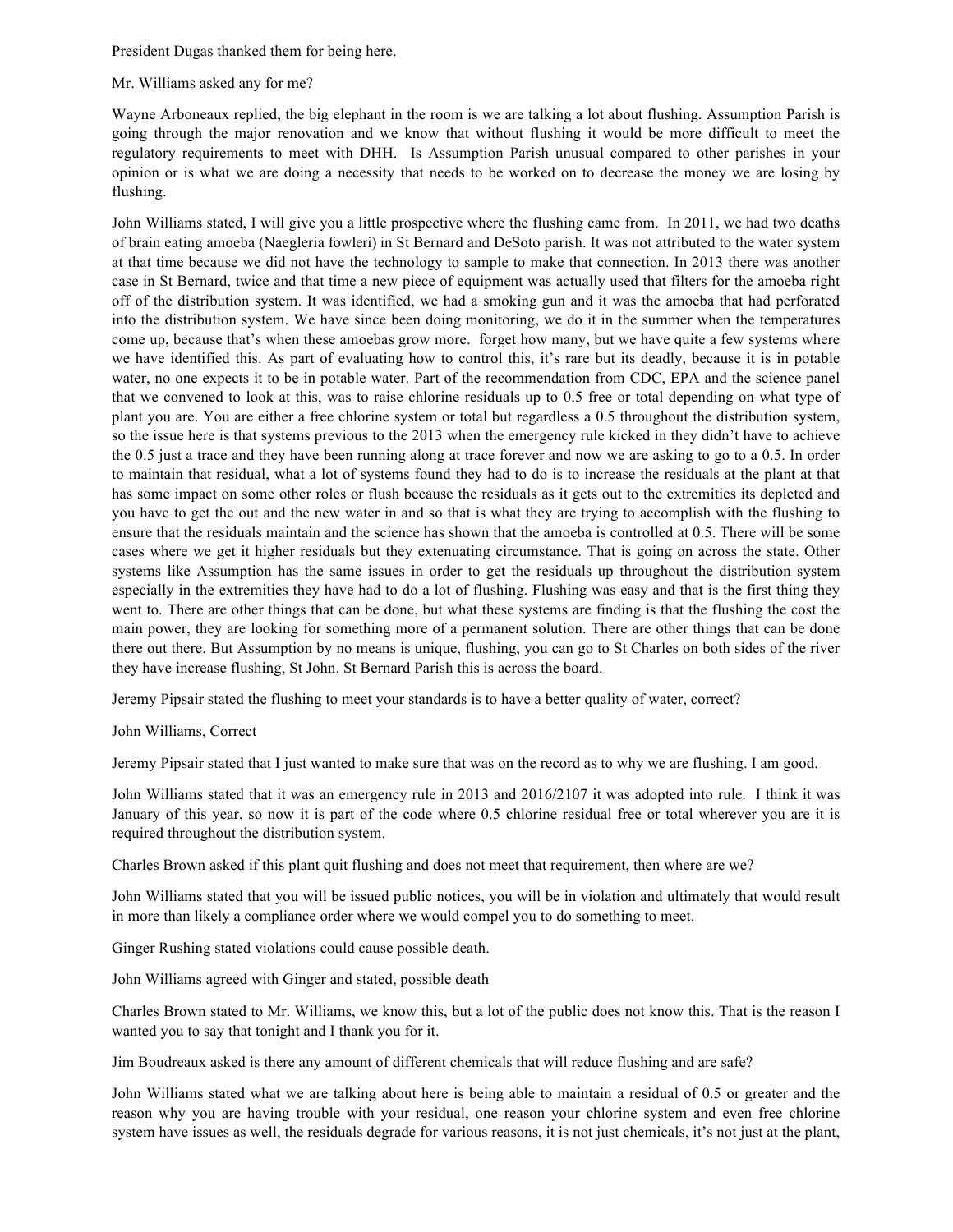everything you can do at the plant, that helps. It's two things, getting the chemistry right at the plant to get the best residual you can after the distribution system, once it in the distribution system its having the best conditions possible so where you are not exerting demand on that residual you've created. So, it's treatment at the plant and it is distribution. Where you have an old distribution system with plenty of scale, what they call tubercle, scale on the pipe it's going to exert a demand on that chlorine, it going to tank it. So, doing something at the plant isn't necessarily going to improve that. But the issue that you Assumption and every other water system is experiencing, getting to the solution is typically not a magic bullet, like a chemical change, once chemical change at the plant, one action, flushing out in the distribution system. Its bringing to bear on the problem numerous solutions, that's been our take, it's not simple, it takes work, and is it necessarily expensive, but can be labor intensive, but there are expensive remedies up front. It's using whatever you can, but it's going to take some evaluation.

President Dugas asked what about your comments on the over water quality that we produce out of this facility?

John Williams stated we are impressed, you are in compliance with your disinfection by products right now, you have some low residuals that, I know you'll have to work on flushing, but that is not uncommon, most system have them. I looked over your deficiencies for the plant for the sanitary survey, there's nothing major, we find deficiencies practically on every survey we go to, so I would say that you are doing well, but you are not where ideally you would want to be. Which is to have the residuals out of the distribution system, where you are not having to fight, by way of flushing, apparently, I don't know the numbers but it sounds like you are spending a lot of money and time and effort keeping those residuals up. So, again you are like a lot of other systems, there might be some things you can do to minimize that flushing, but it's not the same thing that can be used across the board for each plant is different, each distribution system is different and it has to be looked at, it depends on each system. I mean we have plenty of resources we could provide to the system for what other systems are doing, what EPA guidance says, what our guidance says (DHH), for what we think you ought to be looking at, but I can't come in here and tell you that if you do this, your problem is solved.

Jeremey Pipsair stated but you would be willing to help if we reached out to you to give us guidance and what not?

John Williams replied certainly.

Jeremy Pipsair then stated, I have one more question, how is working with our staff, what's your opinion of our staff?

John Williams state that it's been very pleasant, I deal with 45/50 surface water systems in the Metro area and the River parish, I have a lot of ground water systems and it runs the gambit from systems that you know this operation is not conscientious and just giving you the time of day until you leave, and then there are others who are really striving to produce good water quality and are paying attention. Our experience in working with BJ is that his staff is at the higher end and it's been a pleasure to work with them.

Glen Comeaux asked, just in your profession opinion, because I will be honest with you, flushing has been a thorn in our side since we started, we know it has to happen but a lot of people and the public are not informed and does not understand why it's happening, do you see in the future or technology or things that are coming down the pipe that will scientifically cut back on flushing possibly or eliminate down the road.

John Williams replied, again you are flushing to achieve the residual, so flushing is one trick in the tool bag to achieve that. Just to throw out some other tricks that could be used /applied would be booster chlorination that's actually where you have a low chlorine residual area, you install a booster chlorination treatment plant to get the residuals up. A lot of times the distributions system outer extremities, the pipe is corroded, applying some types of flushing, I don't know what type of flushing you are doing, but directional flushing when you get the velocities really high through the pipe and you knock off the bottle flow in the scale and you blow it out at the end and have a clean pipe, I've seen St. Bernard do that and they get your residuals up and they can stay up. Sometimes some treatment at the plant removing of what excreting the demand on the chlorine helps. There's various things that can be done, those are there, flushing isn't the only way, but it's usually and has been in this case where you just upped the residuals, it has been the go to, the first thing that every water system did.

Wayne Arboneaux asked, if you have an extremity at the end of the line with various little use or volume, putting a booster?

John Williams stated, putting a booster makes sense where you don't have just a few houses, you still have some significant usage but was does make sense like that they have automatic flushing stations, where you don't have someone opening a hydrant, they will install the flushing device and it will be set to go off at certain times and it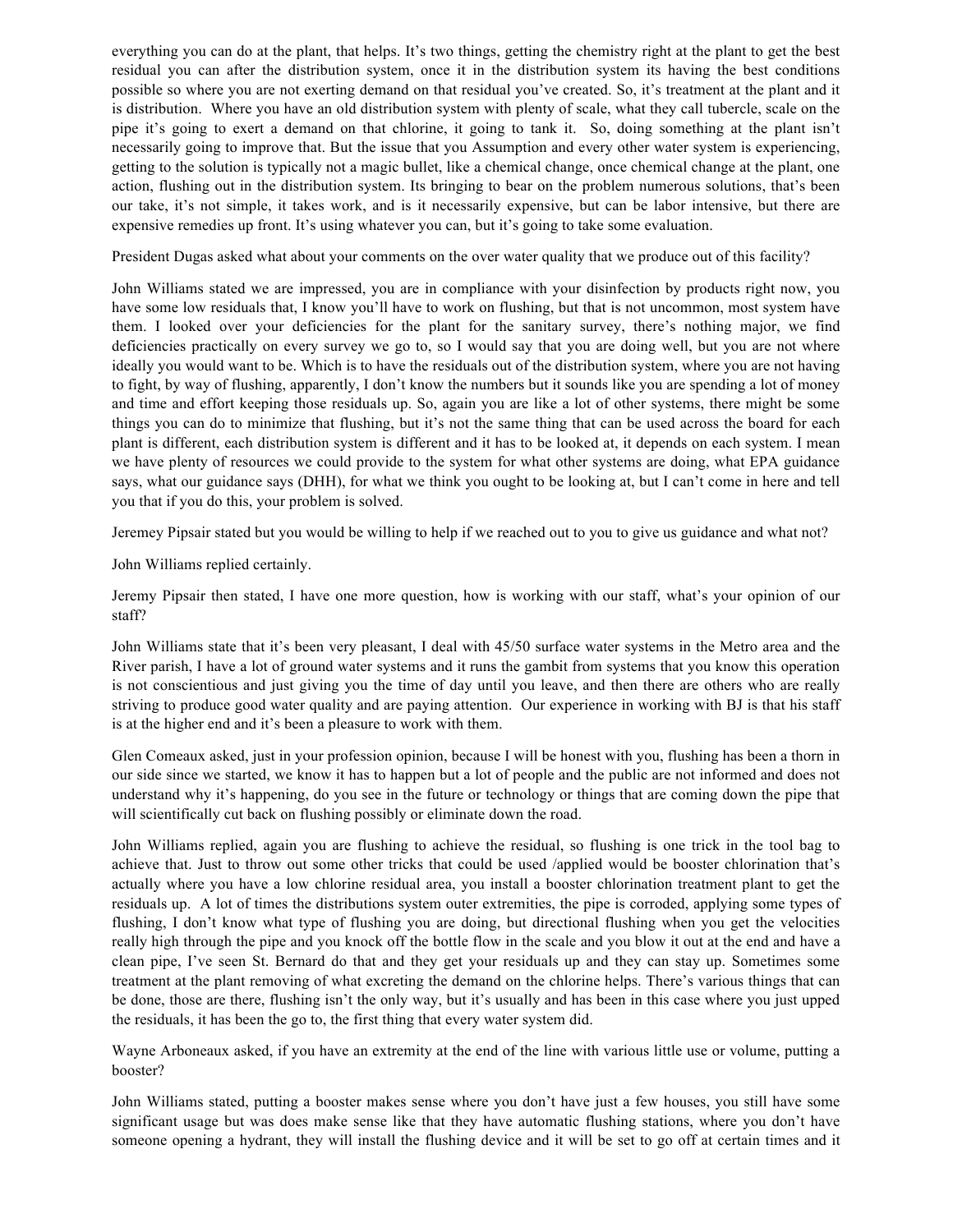will flush a certain amount. All its doing is moving old water out and replacing it with new water, it is not scoring or cleaning, but that might be good enough. St. Bernard installed about 30 of these in response to theirs.

President Dugas asked, but just from a time base and not from a chlorine level base, there's no automatic flushing that will do front line chlorine sample.

John Williams stated then you get a little more expensive, you've got automation and analysis going on, you can put bells and whistles out there you can be looking at ammonia, nitrate and everything else, and actually St. Bernard has some of those too. That was ground zero for the amoeba they got a lot of stuff. Simple automatic flushing stations that are just base off of set to go off at a certain time and flush for so long. What ends of happening is the staff through historical knowledge and familiarly with the system, they know that this works and they tweak it out and get it to where they kind of set it and forget it thing.

President Dugas stated that we do have some of those stations here

Jeremy Pipsair asked how many do we have?

Ginger Rushing answered probably 10 or 15.

Charles Brown stated that we also have two chlorine booster stations,

John Williams asked have we tried directional flushing.

Ginger Rushing replied that we have done a little of that, it's kind of difficult because we have some line issues we need to take care of, I find out we have double lines that's an issue.

John Williams stated that directional flushing is great but a lot of systems by the nature of how they network together, it is very difficult to accomplish. We see that in a lot of the Northshore systems. I should have thrown your name in too Ginger, when I said about BJ, nothing but positive things to say about working with Ginger.

Keith Sheffie stated, as long as we have good staff.

John Williams replied, you do, very conscientious, like I say you have some of the good guys on this staff. We have always felt like you have taken the deficiencies to heart and moved to make improvements, meaningful improvements.

Frank Naquin commented, that he thinks some of the new design work they just did, is going to help a lot with the chemistry, the it was before was rough for them to mix their chemicals, once you get that right, it will help the distribution more. I don't know if you have a line replacements program, if you have that old cast iron out there you replace so much every year, that helps

President Dugas stated, I think what Frank is referencing is how we are replumbing and we are not going straight from our high service pumps in distribution system, we are going to go back to our ground storage tanks and then go out.

BJ Francis stated that was the first thing, and the second thing was replacing lines that were old with a lot of tubercle.

John Williams stated, I will just throw out St. Bernard again, that was ground zero and they have made a lot of improvements and got water quality and distribution system up. One thing they did was a major line replacement. They had these 1920 lines full of tubercle scaled up, double line like Ginger was talking about and you can't flush them they are habitually bad qualities, so they pulled them all out.

Frank Naquin stated that he will be willing to bet that the APWW have replaced lines and you still have some of that old line in there and you might have one or two customers still feeding off of it and that is probably killing you. If you have two lines side by side that is just water storage, it is like putting water in a five-gallon bucket, you let it sit in your yard long enough, it gets nasty.

Jeremy Pipsair asked do we have a count of that, where we have an idea of what can be changed over time.

BJ Francis replied, we do.

Rickey Mollere stated that is on the long-range planning.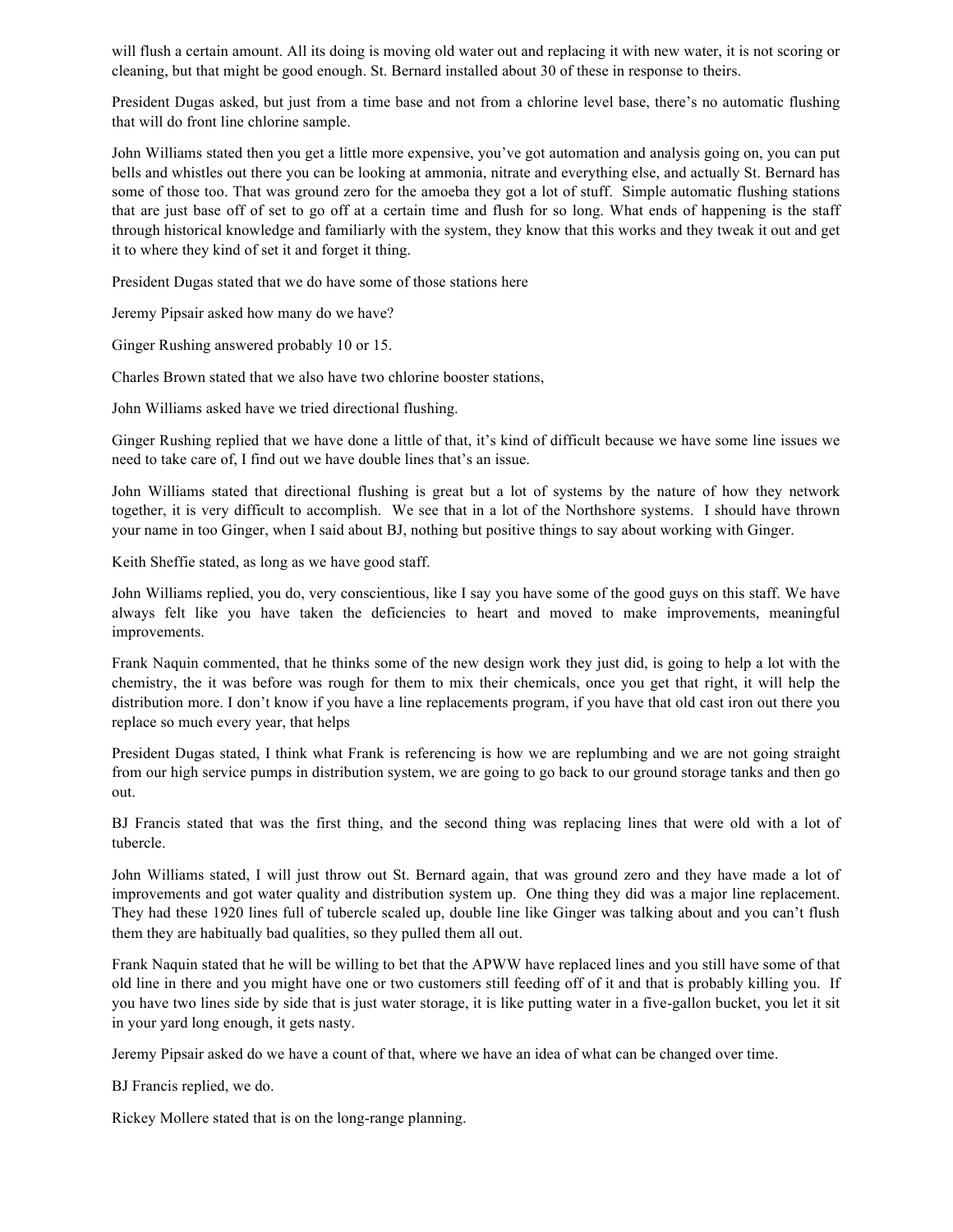President Dugas stated that is one of those things you always push out and we do new water lines and you don't want to spend the money to take the redundant line out, but this could be causing you big time.

John Williams stated that was my point at the beginning, the progression of this, addressing this problem is to do what is easiest to do. Flushing has been the first go to, easy, spot flushing in particular, which is really easy, but not that affected.

Frank Naquin stated that if they don't come up some better technology, you got to raise your rates way up to pay for the flushing, everybody will go bankrupt. Some body will think of something to sort of fix this problem, right now you have to do what you have to do because most of my plants say they can't operate.

President Dugas stated hopefully the residuals don't keep getting bumped up.

John Williams replied, we hope not.

Charles Brown asked the 0.2 or 0.3 whatever it was all the years was sufficient, did this amoeba come up these last few years and we just didn't know it.

John Williams stated that the amoeba has been with us, it is ubiquitous in the environment, if you have been swimming in a pond, stream or lake more than likely you came into contact with it. For water systems, the issue here is chloramine systems. Chloramine is total chlorine it is not free chlorine, the way chloramine is produced, you take ammonia and chlorine and they are combined together to form chloramine. The reason why you want chloramine, is two reasons. The first reason is it doesn't produce those regulated disinfection by products that you get with free chlorine (carcinogens), it doesn't have those and the other thing is it lasts a lot longer. So, it goes out and lot longer if the conditions in the pipes are good. Because it has ammonia in it, when it comes in contact with something, it does its job and releases ammonia or if it is old or old water it releases ammonia, retires just like we do, it splits up. That ammonia is a food source for bacteria, nitrifies, so does nitrification cycles start where the bacteria that use the ammonia and produce a biofilm and there is other ammonia that feeds off the byproduct of those bacteria, produce nitrites and nitrates it runs the cycle, that's what's tanking normally for chlorine system when its bad out in distribution system out in the extremities. That's what is hard to get out and that is what you are trying to improve.

Frank Naquin stated, to ensure it nitrification, and even if there is a nitrification, old pipes, scaly pipes old water would have still depleted chlorine.

Jeremy Pipsair stated so it sounds like flushing is the best.

John Williams replied, flushing is the best. Flushing is a temporary solution, you will never solve your nitrification problem, you will just get over it every year. You will get over the hump, it is bad in the summers, then everything will die down, your residuals will come up in the winter and then next year you will be flushing again. That's what flushing does for you. That's what a lot of the solutions do for you if you use just that solution. So, a chlorine system it's difficult, it takes a lot of management especially out of the distribution system.

President Dugas stated so this whole idea of nitrification in a chloramine system, you will have some level of nitrification, you just have to control it.

John Williams stated it is like legionella, practically every building has legionella, when the conditions are right then you amplify, and you concentrate and you get a whole bunch of it. The bottom line is yes, if you are a chloramine system, because the amoeba is ubiquitous in the environment, it has plenty of opportunity to get in when you do pipe repair, if you don't disinfect properly and the conditions are right. It will get into your pipes, it will use the bacteria that's there especially if it is nitrification occurring because it is looking for food id doesn't after brains, it's looking for bacteria, if that bacteria is there and there is a film it's going to grow and it going to get amplified. As rare as contracting this amoeba is the thing that always sticks with me is St. Bernard got it twice in three years. Where they got it was old pipe with heavy nitrification. That's one of the down side of being a chloramine system and that's where the management comes in with all of the tricks that I am talking about to keep your residuals up, get your residuals up you don't have that.

John Williams stated when you are designing the distribution systems you are taking into account, usage and there is a balancing act of having the water not be too old. I keep going back to St. Bernard, because that is where it all started and we have lots of experience with them, but one of the problems they had was the system was designed out for 65,000 people and when Katrina hit it dropped down to 15,000. Then over a period of a few years it crawled back up to 45,000 but the lost a big portion of their usage, plus they had a lot of breaks, so it all of these things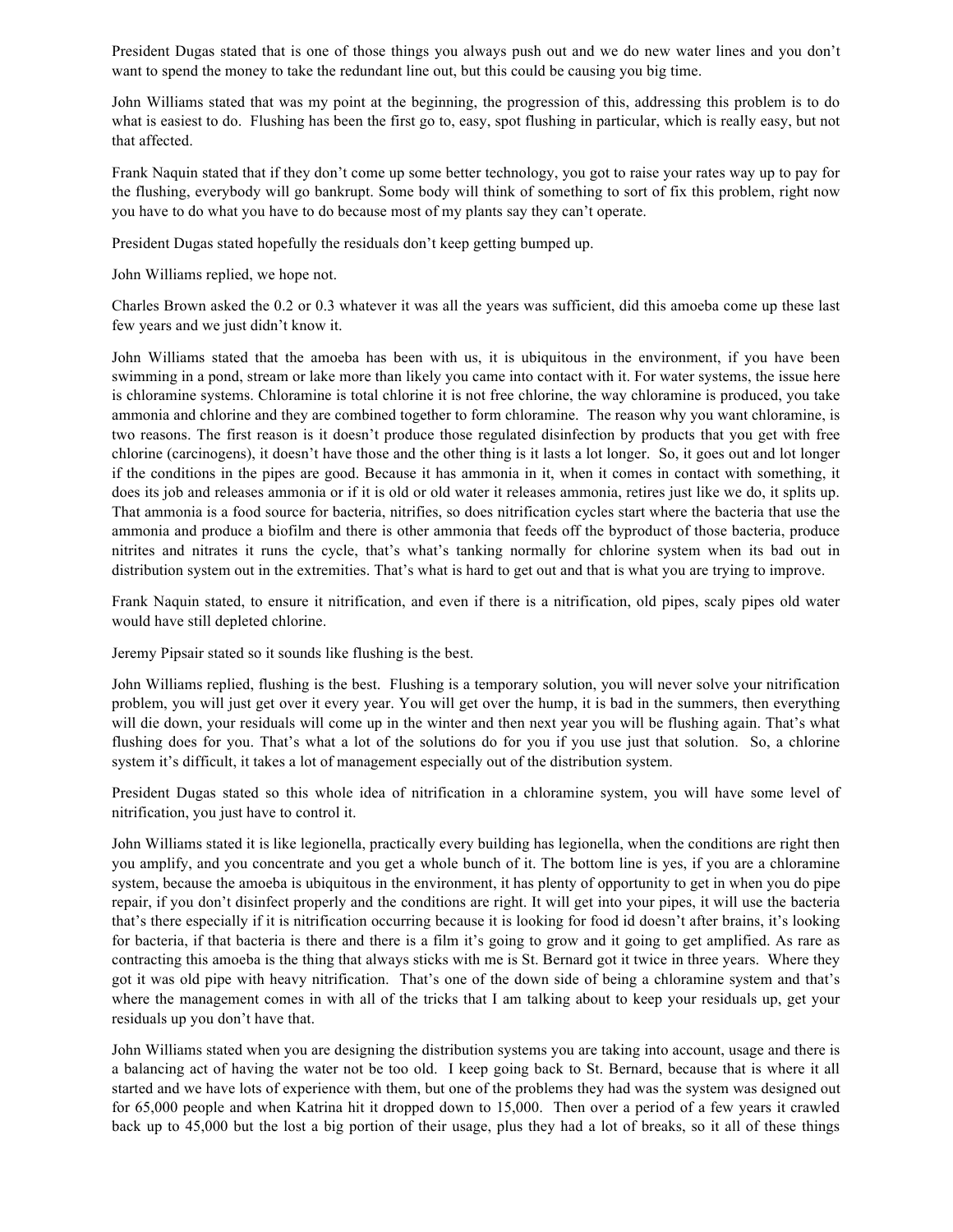compounded to create the conditions that were amplifying the amoeba. So, water age is extremely important. You want fresh water.

John Williams reported that nitrification would be the big green monster that causes your chlorine residuals to tank and really cause a lot of flushing and labor to overcome. But there are still other issues than just tank, chlorine, dirty pipe and age.

President Dugas thanked the DHH employees, John Williams, Frank Naquin and Alicia Martinez for the time the spent with water district at the board meeting, for everything they have done with us and stated that he was sure that BJ would be reaching out to them for their continued support.

John Williams replied, anytime, that's what we are here for.

President Dugas commended the APWW staff for what they have been able to accomplish, the board heard a lot of very positive things, keep up the good work, we have had a lot of conversations with DHH and we still have areas to improve. We still have to keep trying to raise the bar, we are meeting the standards but maybe it could do better. So, applaud the staff and look forward our success moving forward.

Glen Comeaux stated I agree with that, thank you'll for what you'll have done, we appreciate it, I don't know where some of this stuff is coming from, because I am out in my area every day, I very seldom hear a complaint about the water quality. You may get a stray customer every now and then, everything we heard from DHH doesn't mean we don't need to be diligent to keep on top of this, but we appreciate everything you'll have done.

Jeremy stated, you just said, when I first started, I had a lot of complaints, but when I educated myself to be able to answer some of the complaints, they understood, I didn't understand to be able to tell them, but when I was able to understand, they understood. I do believe that one way we could improve is educating the public. Getting out there and letting them know.

The board discussed the Third-Party Consultant to survey the water system. The board came up with some discussion at the Police Jury.

President Dugas stated we have two systems, distribution and the plant and it may take two different consultants to make two different reports. We need to understand on what type of answers we are looking for and to generate a list of companies that can provide this service for us, request from them a Request for Proposal (RFP) have them reference what their resume looks like what their credentials are and them select someone to give us the Third-party feedback we are looking for. It was interesting to note that DHH stated they can help support us on some of these things, we ultimately, definitely need to be reaching out to them. Ultimately, they are the ones that will be signing off on our water quality because no matter who says what on our water quality if we don't meet the standard of DHH, EPA, DEQ, then that is not good no matter who says different. We are looking to see if it is the distribution of our water or the treatment. I am looking at the staff as experts to tell us what their thought process on it.

The board discussed thoroughly the Third-party consultant and decided that they would fund the cost to bring in a Third-Party firm to look at the operations of the APWW. The board agreed to define a statement of work for what we are looking to do. The APWW staff will contact the Assumption Parish Police Jury to make sure when we execute this statement of work we will address the questions or concerns of the APPJ. Therefore, the staff supervisors will meet internally and then refer to the board the information required to obtain the RFP to petition a firm to address the issues of concern of everyone involved.

Jamie asked that a motion be made to authorize the staff to put together a statement of work to allow a third-party consultant to come in and address the issues at hand along with consulting with the APPJ to get input on their concerns.

On a motion by Jamie and seconded by Vincent unanimously carried to approve hiring a Third-Party Consultant to be funded by the APWW to review the operations of the APWW.

BJ Francis asked to discuss the new State Agreed Upon Standards Policies mandated by Louisiana Legislative Auditor.

On a motion by Jeremy and seconded by Glen and unanimously carried the board adopted the administrative polices mandated by the Louisiana Legislative Auditor for the Agreed Upon Standards.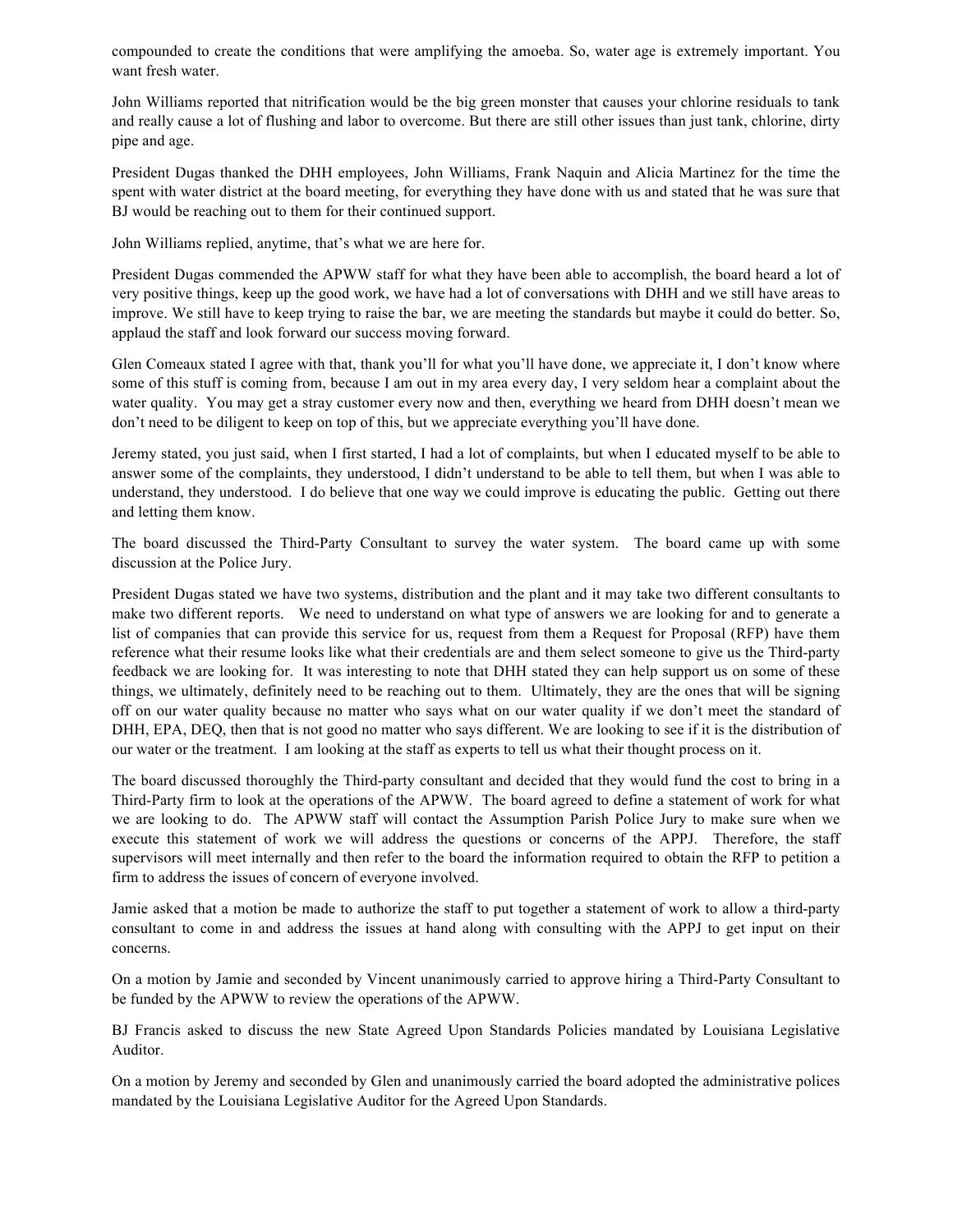On a motion by Scott and seconded by Vincent and unanimously carried authorize the board President, Bryan Dugas to sign the contract annual audit engagement letter with Waguespack Gallagher and Barbera. LLC.

Jeremy Pipsair reported on the engineering committee meeting. He asked that the minutes of the committee meetings be approved, but stated that the engineering committee meeting minutes will be approved in the committee meeting from this point on.

On a motion by Jeremy Pipsair, seconded by Keith Sheffie and unanimously carried to approve the committee meeting minutes of June 26, 2017.

Joseph Savoie reported that the bond project is complete from the construction stand point. Some punch list items are still being completed but should be done in about two weeks. He also stated that the lab and plant controls for the third floor have been transferred to another contractor.

Joseph Savoie stated that the contractor submitted a final invoice and retainage payment on July 24, 2017, however, we did not have time to fully process the invoice. I will meet with the contractor and discuss the time frame on completion of the punch list items and I will send my recommendation to the administration for the payment.

Jeremy Pipsair asked BJ if he would notify the board when the recommendation was rendered from Joseph Savoie to call a special meeting for approval.

ADA Cody Martin stated that if the contractor completed his work within ten days then there would not be a need for a special meeting, it could all be approved at next month's board meeting.

Joseph Savoie stated that C J Savoie engineering has just finished their review and were in the process of drafting a written response to the contractor on what's outstanding. Joseph stated that prior to the meeting they did not have time to expedite

Jeff Lemoine with Pintail asked about the retainage funds that were granted substantial completion back in May, they have already been given so many days after and filed, those funds should not be allowed to be held.

ADA Cody Martin stated that under the contract, substantial completion has nothing to do with release of retainage. The release for retainage dealt with final payment application and following that process.

President Dugas asked is there any way legally that based on the punch list and Pintail response that we can authorize the disbursement of funds based on the recommendations from engineering that the punch list is completed. That way it does not have to come back before the board.

Joseph Savoie replied that there is a matter of a final change order that was just recently worked on with the contractor that has to come before the board for approval. He is also billing that on this last invoice and that change order has not been approved by the board so I cannot recommend payment of that invoice.

ADA Cody Martin asked Joseph to give the board the amounts of the second payout without the retainage and get the board to approve that payment upon Joseph's recommendation.

Joseph Savoie stated that the amount of the final payment prior to the retainage is \$41,546.13 which includes a final change order in the amount of \$14,352.47. That change order was on the list and we withheld it because there were credits to be applied. The change order could not be approved for payment because it has not been brought to the board prior to this month's meeting.

Jeremy Pipsair reported that on the Raw water intake, the soil test had been completed, they are waiting on the reports and once we get those reports we will bring them before the board to discuss our path forward.

Jeremy Pipsair received a report from Roy Waggenspack of Owen and White on the Paincourtville Booster Station. Mr. Waggenspack stated that he has received by email on July 24, 2017 the shop drawings on all the electrical controls for the new booster station, he also stated the booster pumps have arrived and they are at the contractor's shop. The contractor is in the  $49<sup>th</sup>$  day of his contract. Mr. Waggenspack stated that he did not have plans as to when the contractor was going to break ground or start field work to start construction.

Joseph Savoie reported that the amount to be paid Pintail prior to retainage and the change order is \$27, 911.28.